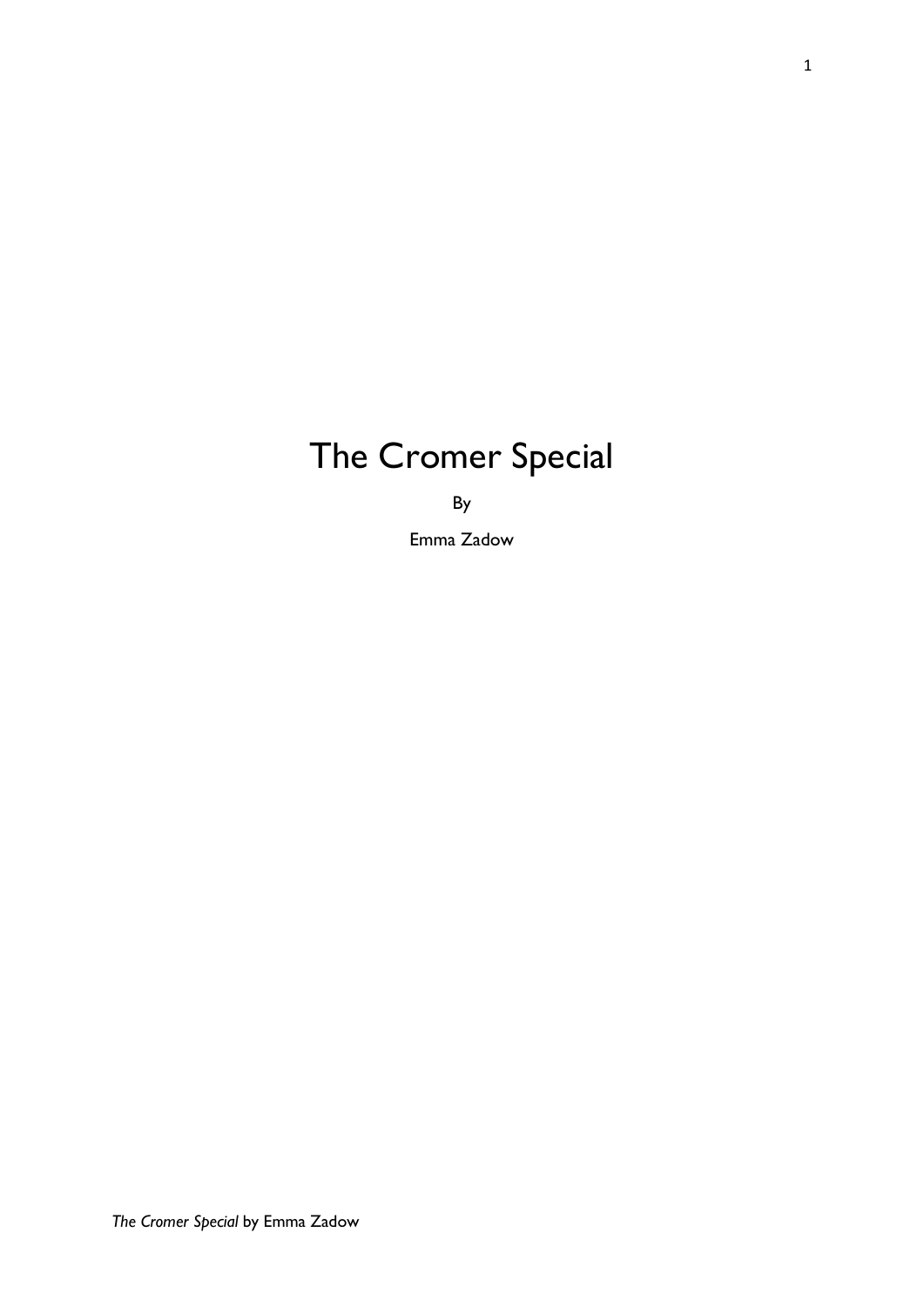## The Cromer Special

## By Emma Zadow

## **Characters**

Maggie – Eighteen, a fish and chip shop staff member.

Lucy – Sixteen, her best friend. She speaks in a broader Norfolk accent than Maggie.

*A chip shop in Cromer, the North Norfolk Coast. Christmas Day. 3pm.* Maggie *is slouched at the counter. She wears a hair net and company uniform.* Lucy *is twiddling her hair, sat in a plastic chair to the side. She wears a hoodie and a puffer jacket.*

| <b>Maggie</b>  | Why are we open on Christmas Day? I really don't see the point of it.<br>Whose gonna come in here on the 25 <sup>th</sup> of sodding December?                                                                           |
|----------------|--------------------------------------------------------------------------------------------------------------------------------------------------------------------------------------------------------------------------|
| Lucy           | Why am I here with you again?                                                                                                                                                                                            |
| <b>Maggie</b>  | Because you hate your sister's cooking.                                                                                                                                                                                  |
| Lucy           | Oh yeah. She'll be dishing up her nut roast pretty much now. Ever since she<br>went Vegan for her new fella, 'He's from London' (makes a sick sound) she's<br>gotten into all of this 'healthy raw organic eating' shit. |
| <b>Maggie</b>  | Like that's going to slow down the aging process.                                                                                                                                                                        |
| Lucy           | I tell you now, none of what she cooks looks anything like it does in Good<br>Food Magazine. Her nut roast is like a casserole dish of burnt peanut butter<br>with bits of parsley floating in it.                       |
| <b>Maggie</b>  | Gross.                                                                                                                                                                                                                   |
| Lucy           | Yeah. He went and brought an avocado from Waitrose the other day. Sits in<br>our fruit bowl now like a fucking emperor.                                                                                                  |
| <b>Maggie</b>  | I didn't know you had a fruit bowl.                                                                                                                                                                                      |
| Lucy           | We do now.                                                                                                                                                                                                               |
| <b>Maggie</b>  | Bloody hell.                                                                                                                                                                                                             |
| Lucy           | I know.                                                                                                                                                                                                                  |
|                | Besides, I want to be with my best mate, right? Couldn't leave you here all<br>alone could I?                                                                                                                            |
| <b>Maggie</b>  | Love you Luce.                                                                                                                                                                                                           |
| Lucy           | Love you too Mags.                                                                                                                                                                                                       |
| <b>Maggie</b>  | All my family is right here.                                                                                                                                                                                             |
| Pause.         |                                                                                                                                                                                                                          |
| Lucy hugs her. |                                                                                                                                                                                                                          |

*The Cromer Special* by Emma Zadow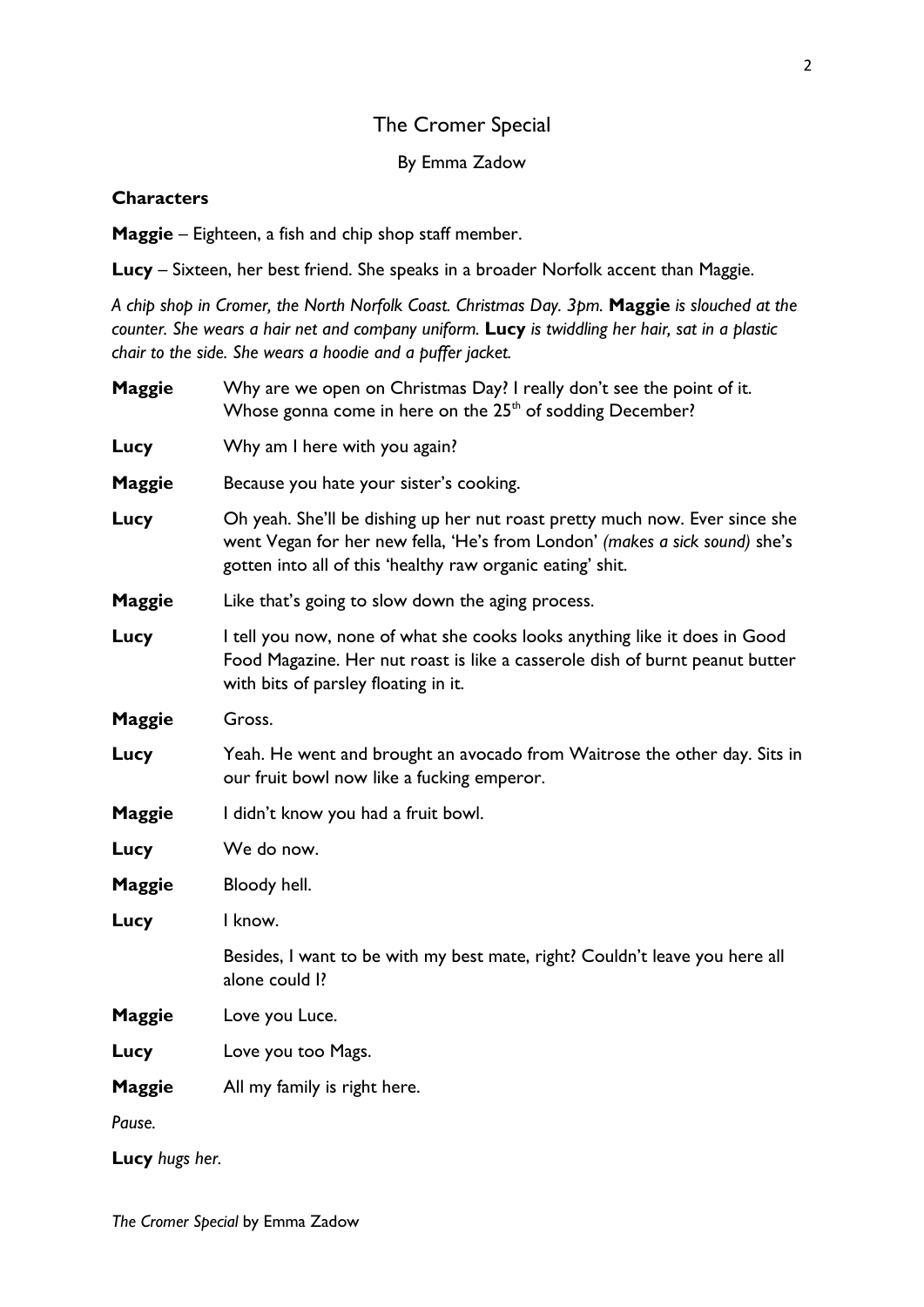| Just do it. You're going to love this! SoI turned up for my shift at the Fun                                                                                                                                                                                                                                              |
|---------------------------------------------------------------------------------------------------------------------------------------------------------------------------------------------------------------------------------------------------------------------------------------------------------------------------|
|                                                                                                                                                                                                                                                                                                                           |
| No! I was kicked out of Leisure Lands next to the Crab stall. You remember                                                                                                                                                                                                                                                |
|                                                                                                                                                                                                                                                                                                                           |
| You wait. I'll be the arcade queen from King's Lynn to Great Yarmouth. I'll be                                                                                                                                                                                                                                            |
|                                                                                                                                                                                                                                                                                                                           |
| Oh right. Well, I haven't seen one of these in ages, and you know how rare<br>they are up here in Cromer, I mean, I couldn't believe my luck. There it was<br>snuggled in between Space Invaders and House of the Dead 4. Should've taken<br>it to lost property but I just couldn't resist! You'll know when you see it! |
|                                                                                                                                                                                                                                                                                                                           |

Lucy *stands in front of her and opens her coat.* 

| Maggie gasps. |  |
|---------------|--|
|---------------|--|

| <b>Maggie</b> | How!!   |
|---------------|---------|
| Lucy          | I KNOW! |

Lucy *struts to the other side of the café and whips her coat off with pride.* 

*She is wearing a University of East Anglia (UEA) hoodie with large lettering on the front.*

|               | I mean, when was the last time you saw one of them around here? Poor soul<br>must have got seriously lost when he thought he'd explore the 'surrounding<br>country villages' of Norfolk! What an idiot coming here! |
|---------------|---------------------------------------------------------------------------------------------------------------------------------------------------------------------------------------------------------------------|
| <b>Maggie</b> | What are you going to do with it?                                                                                                                                                                                   |
| Lucy          | Dunno. Might sell it in the gift shop, or try and wangle some of those<br>discounts you can get, or I might just walk up and down feeling like a queen.<br>Your pick.                                               |
| <b>Maggie</b> | It says "SCI-FI SOCIETY" on the back Luce.                                                                                                                                                                          |
| Lucy          | I could be in Sci Fi Society if I wanted to.                                                                                                                                                                        |
| <b>Maggie</b> | What is it then?                                                                                                                                                                                                    |
| Lucy          | <b>Basically Doctor Who innit?</b>                                                                                                                                                                                  |
| Beat.         |                                                                                                                                                                                                                     |

You wouldn't understand.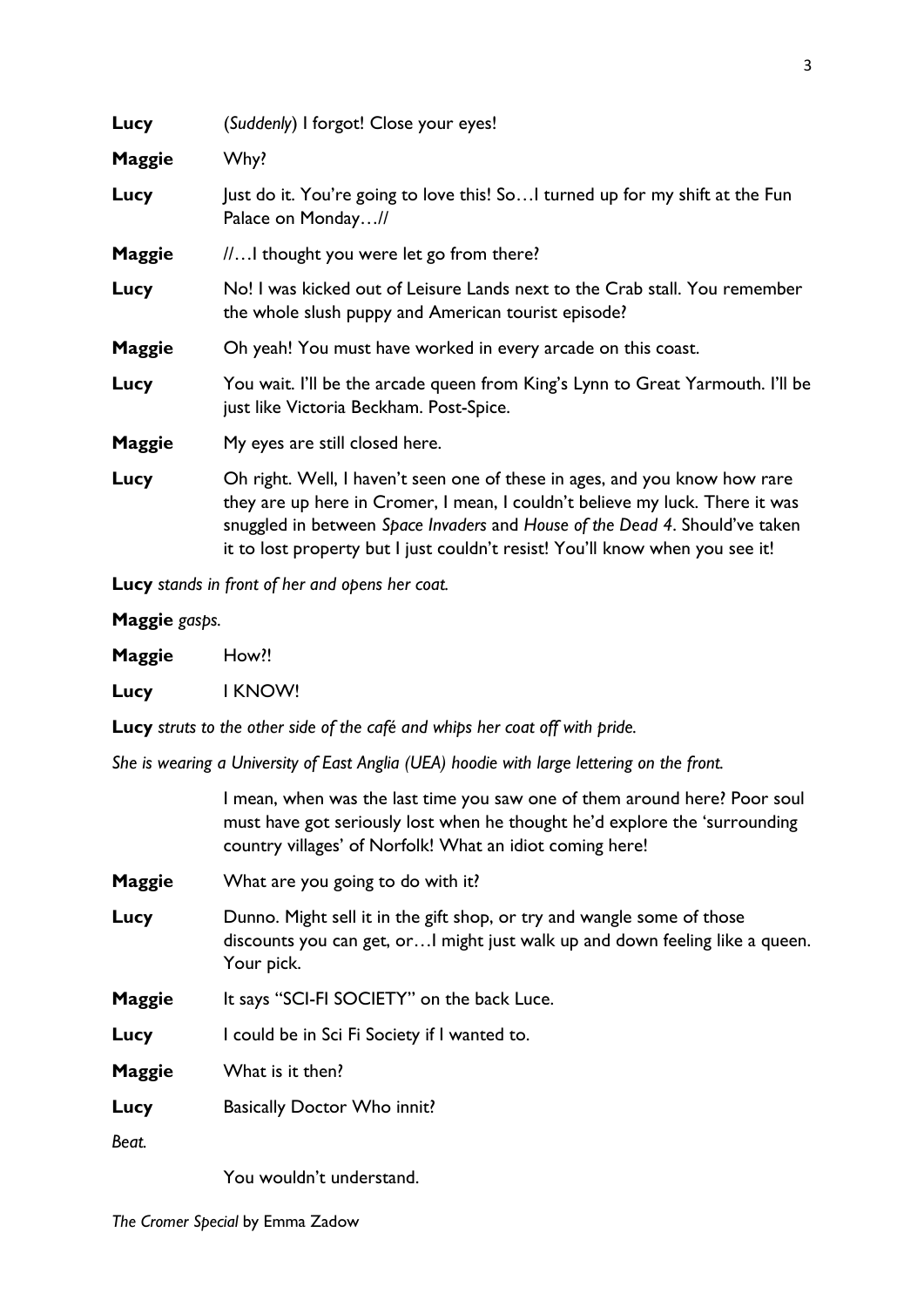*She promenades in the hoodie again.*

If only you were at U-E-A.

Maggie (*mockingly*) University of East Anglia.

Lucy (*in an exaggerated RP accent*) University of East Anglia-*ah* I think you'll find!

*They both laugh.* 

Maggie Can I borrow it? I wanna get that Nero's discount in it.

Lucy You bet. My mum can drive us to one next week.

Lucy *looks over to the menu board.* 

What's the Christmas special? I'm starving after the Fun Palace.

**Maggie** Well, we've only got chips left now since the  $20<sup>th</sup>$ , so what I've done is design a little Santa hat on top with the ketchup bottle on the counter. I'm calling it the Cromer Special.

Lucy l'Il pass.

Lucy *takes a brightly coloured bag of marshmallows from her coat pocket and pops one in her mouth. She offers Maggie the bag.* 

#### Maggie *declines.*

|               | Very creative of you though. I do food tech and I wouldn't've thought of that.                                                                                                                                                                                                                             |
|---------------|------------------------------------------------------------------------------------------------------------------------------------------------------------------------------------------------------------------------------------------------------------------------------------------------------------|
| <b>Maggie</b> | I've learnt to eco-no-mise in my business management classes at college.                                                                                                                                                                                                                                   |
| Lucy          | How's that going?                                                                                                                                                                                                                                                                                          |
| <b>Maggie</b> | Alright.                                                                                                                                                                                                                                                                                                   |
| Lucy          | I guess we all need a piece of paper at some point telling us we're smart,<br>right?                                                                                                                                                                                                                       |
| Beat.         |                                                                                                                                                                                                                                                                                                            |
| <b>Maggie</b> | Have you seen my teacher?                                                                                                                                                                                                                                                                                  |
| Lucy          | l've seen him around.                                                                                                                                                                                                                                                                                      |
| <b>Maggie</b> | So. Yeah. What do you think of him? Mr Basurto? He's a student teacher. I<br>think he is well mysterious. Like, I asked him the other day how he was, and<br>he just said 'Fine.' And it was in this Spanish or was it Russian, kind of accent<br>you know? Dead European-Like.                            |
| Lucy          | Dead European-like.                                                                                                                                                                                                                                                                                        |
| <b>Maggie</b> | Anyway. Right. Mr Basurto, or, Senor Basurtowhat does he do? What does<br>he fucking do? Him, in his Saab, which is why I think he might be French, cos<br>who drives Saabs in North Norfolk anyway? He only pulls up outside of<br>bloody chippy. And guess what? I'm behind the counter, sweating my way |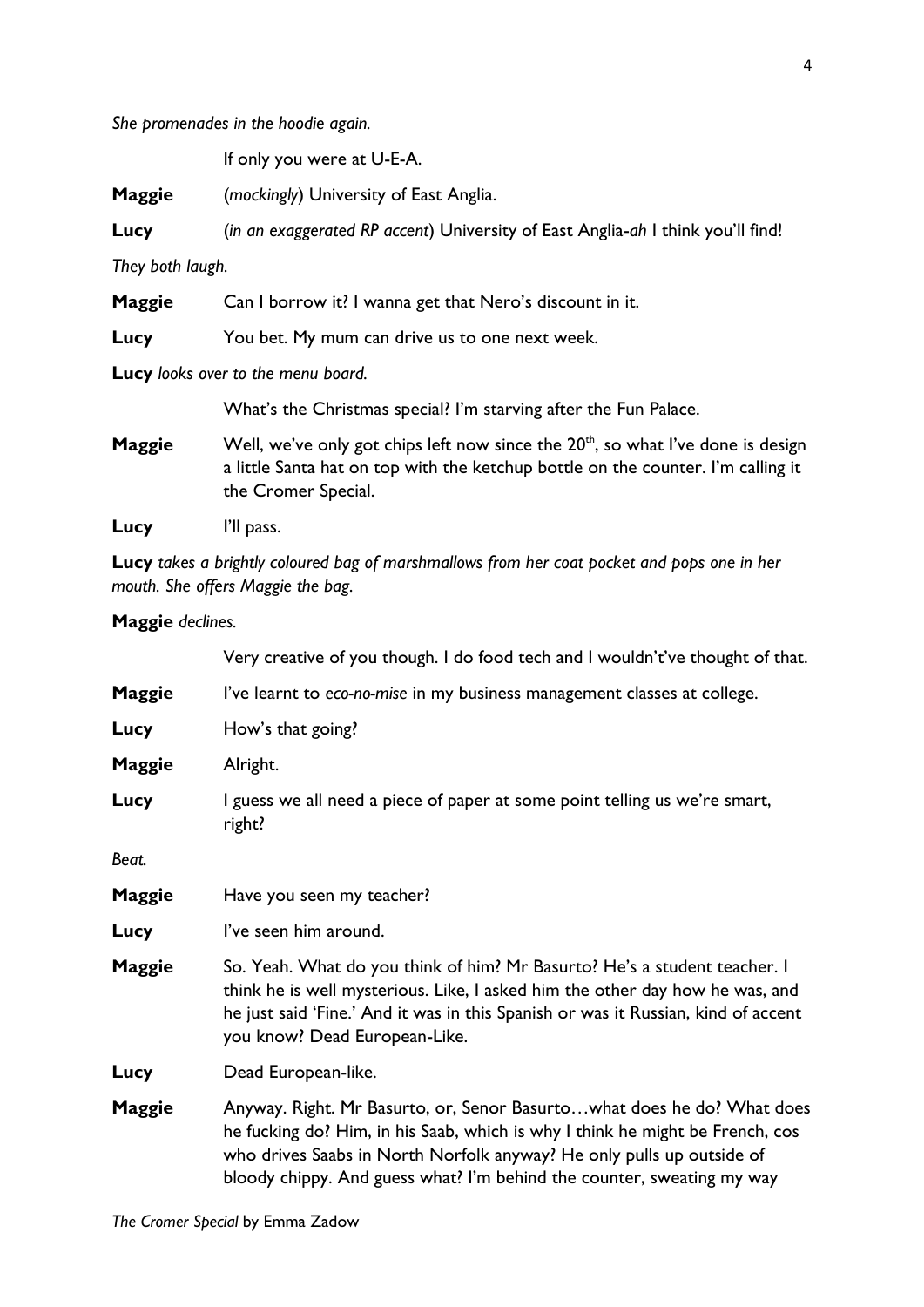|               | through my shift. I'd just served fishcakes to this family and their dog. I mean,<br>who orders fishcakes anymore anyway? Hair nappie on my head looking like a<br>cherry cock and he comes in. I'm like, oh. My. God. Nothing fab city ever<br>happens to me. |
|---------------|----------------------------------------------------------------------------------------------------------------------------------------------------------------------------------------------------------------------------------------------------------------|
|               | "Maggie?"                                                                                                                                                                                                                                                      |
|               | I'm going to die.                                                                                                                                                                                                                                              |
|               | Hi Sir.                                                                                                                                                                                                                                                        |
|               | "What would you recommend?"                                                                                                                                                                                                                                    |
|               | Um. Well. We're in a fish and chip shop.                                                                                                                                                                                                                       |
|               | "Sofish or chips?"                                                                                                                                                                                                                                             |
|               | Or just fish, or just chips, or fish and chips. Or fishcakes. We have a holiday<br>special.                                                                                                                                                                    |
|               | "Just chips. Thanks. See you in the new year. Hope you've done the<br>homework Maggie, it'll be interesting to hear your thoughts. Enjoy your<br>break."                                                                                                       |
|               | And I'm thinking break? Don't make me laugh. Nobody really has a break<br>over Christmas. Unless you're on one of those BA whatchamacallits.                                                                                                                   |
| Lucy          | My cousin is doing one of those. Says he's forking out nine grand a year to<br>read books he's already seen the movies of.                                                                                                                                     |
| Maggie        | Yeah. I don't need a degree. I've got a library card.                                                                                                                                                                                                          |
| Lucy          | Too right Mags.                                                                                                                                                                                                                                                |
| Maggie        | Anyway, he turns, into his Saab and he's gone. He thinks I'm interesting. I'm<br>interesting!                                                                                                                                                                  |
| Lucy          | You are so interesting.                                                                                                                                                                                                                                        |
| <b>Maggie</b> | I know right? And I'm thinking shit. He is so hot. I'm going to make him fall in<br>love with me. I'm also thinkingshit. Haven't done the homework. Bollocks.                                                                                                  |
| Lucy          | So, what're you going to do?                                                                                                                                                                                                                                   |
| Maggie        | Probably Wikipedia it.                                                                                                                                                                                                                                         |
| Lucy          | No. Not that. Mr Bassett.                                                                                                                                                                                                                                      |
| Maggie        | <b>Basurto!</b>                                                                                                                                                                                                                                                |
| Lucy          | Yeah. Him.                                                                                                                                                                                                                                                     |
| Maggie        | Dunno.                                                                                                                                                                                                                                                         |
|               |                                                                                                                                                                                                                                                                |

Lucy *eats another marshmallow.*

*Pause.*

*The Cromer Special* by Emma Zadow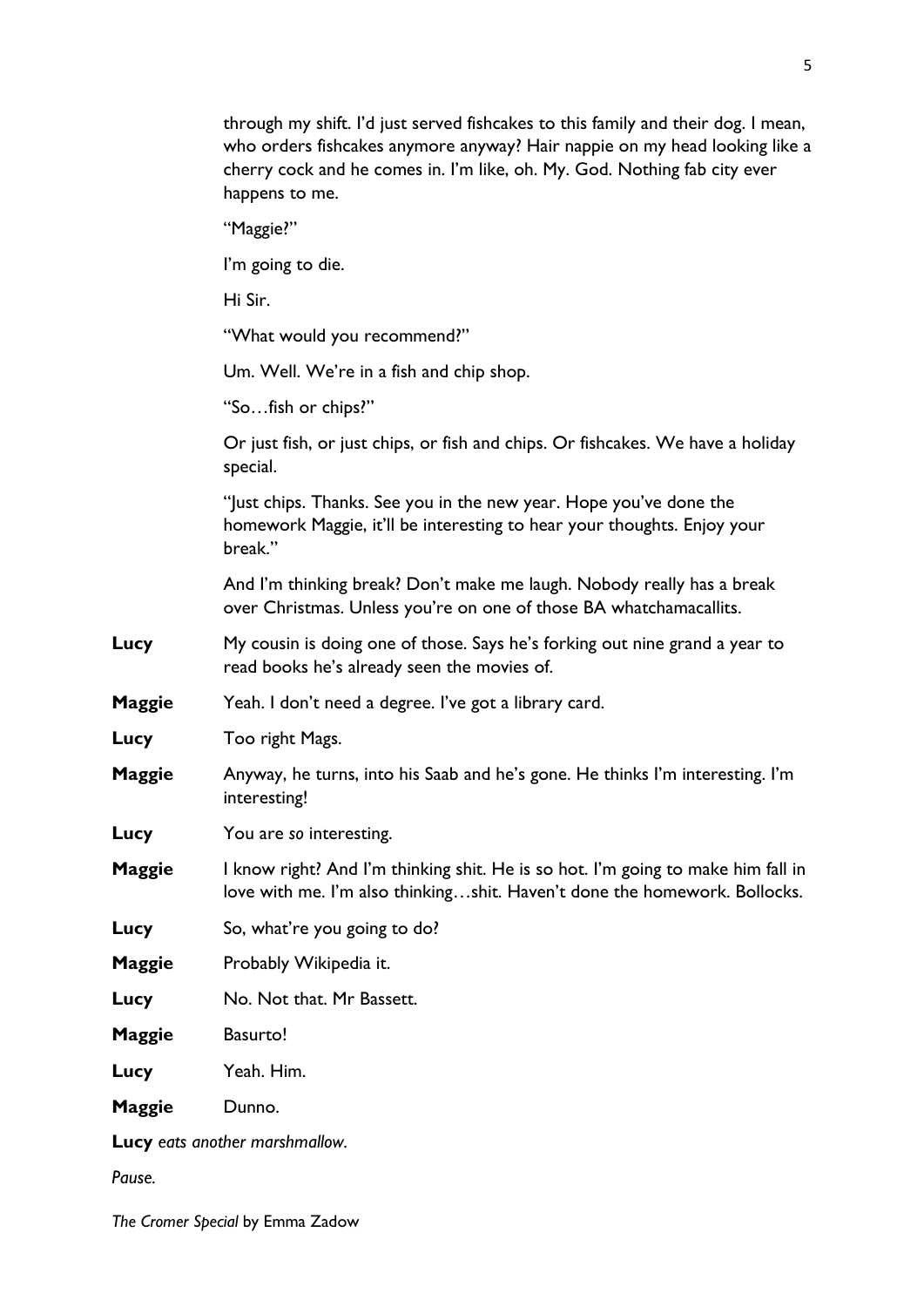Lucy *jumps out of her seat and begins pointing out of the window in a frenzy.* 

*She drags* Maggie *to the window.* 

Maggie Luce, what is the matter with you now? I know it's boring, I know it's Christmas and you're stuck here with me, but I can't be putting up with your…//

Lucy //...lt's a Saab!

Maggie *freezes as they both stare out the window.*

| Maggie        | It can't be!                           |
|---------------|----------------------------------------|
| Lucy          | It's him!                              |
| <b>Maggie</b> | It might not be.                       |
| Lucy          | How many Saabs do you see around here? |
| Maggie        | Just one.                              |
| Lucy          | So                                     |
| Maggie        | Shit!                                  |
| Lucy          | What are we going to do?               |
| Maggie        | What am I going to do?                 |
| Lucy          | Here put this on!                      |
|               | She begins to take the UEA hoodie off. |
| Maggie        | What!! Why!!                           |

Maggie IT'LL JUST LOOK LIKE I'M SHAGGING ONE OF THEM LUCY!

Lucy *smiles down coyly at the hoodie.*

Lucy You said he was a teacher.

LUCY!!!

| Talk to him! |
|--------------|
|              |

Maggie About what?

Lucy I dunno, whatever comes into your head.

Maggie *thinks hard.* 

Lucy Listen. This usually works. I'm very experienced with my sister's fella these days. One of them will bound to get him talking to you. They're like code words. Once I say one, he doesn't stop.

Lucy *whispers in her ear.*

### Maggie *nods.*

*The Cromer Special* by Emma Zadow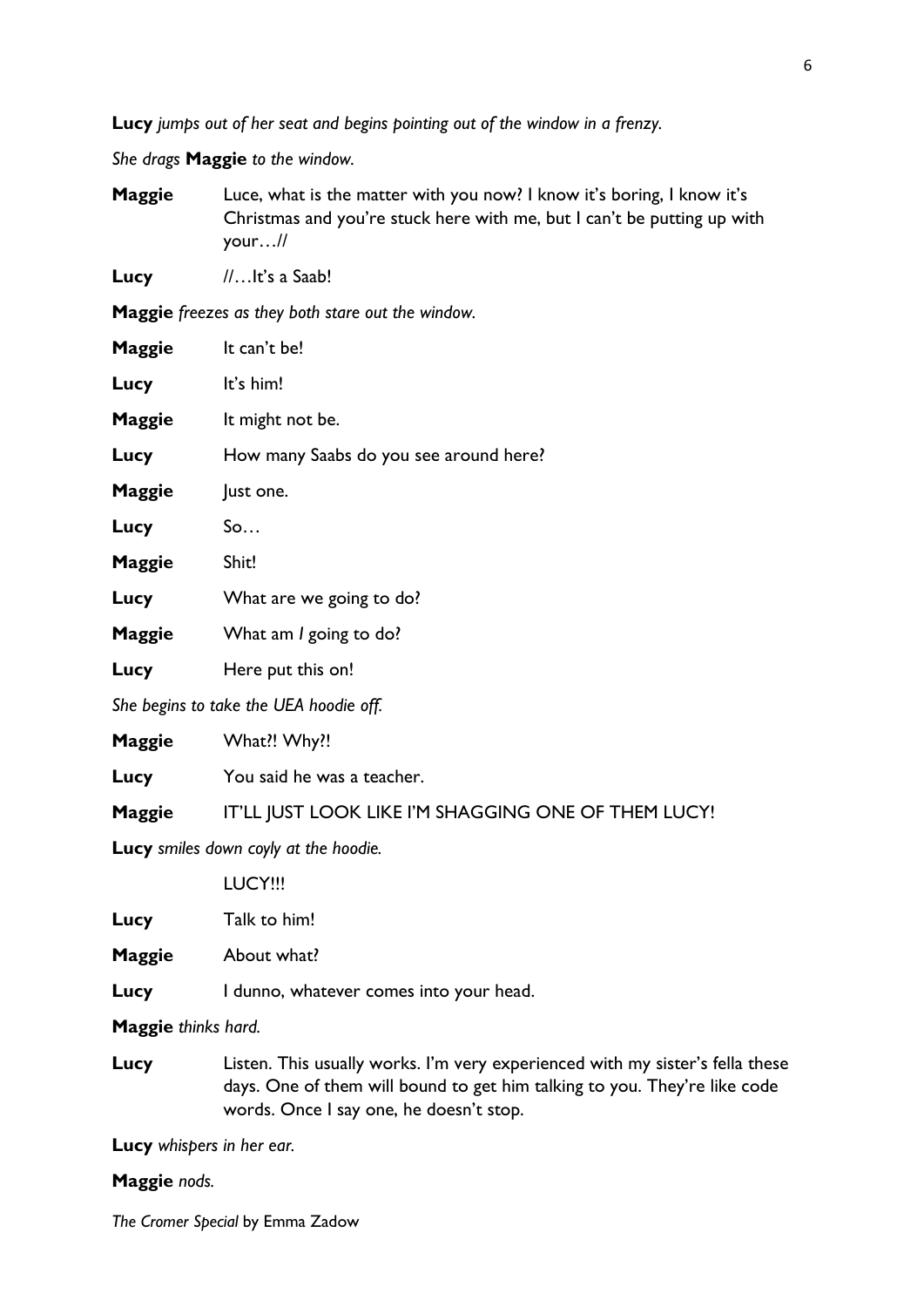Maggie *straightens up, pulls her hair net off and ruffles her hair.* 

*She sees him enter.* 

### Maggie So...Avocados?

*Beat.*

(*rapidly, one after another*) Orange is the New Black. Electro-swing. Things in jars. Charity shop-chique. Cereal Cafés. Craft beer. Vintage. Beards. Organic. Women in Film. Unicorns. Freelancing. Non-binary. Global warming. Game of Thrones. Barak Obama. Gentrification. Bee pollen lattes. Bicycles. *Au-then-tic.* And almond milk is *so* bad for the environment, you know? Lucy *nods enthusiastically whilst exposing the lettering on the hoodie for Mr Basurto.* 

Lucy And *I* go to Sci Fi Society.

*Slight Pause.*

Marshmallow? Found them under the claw machine. They were unopened so they're still good.